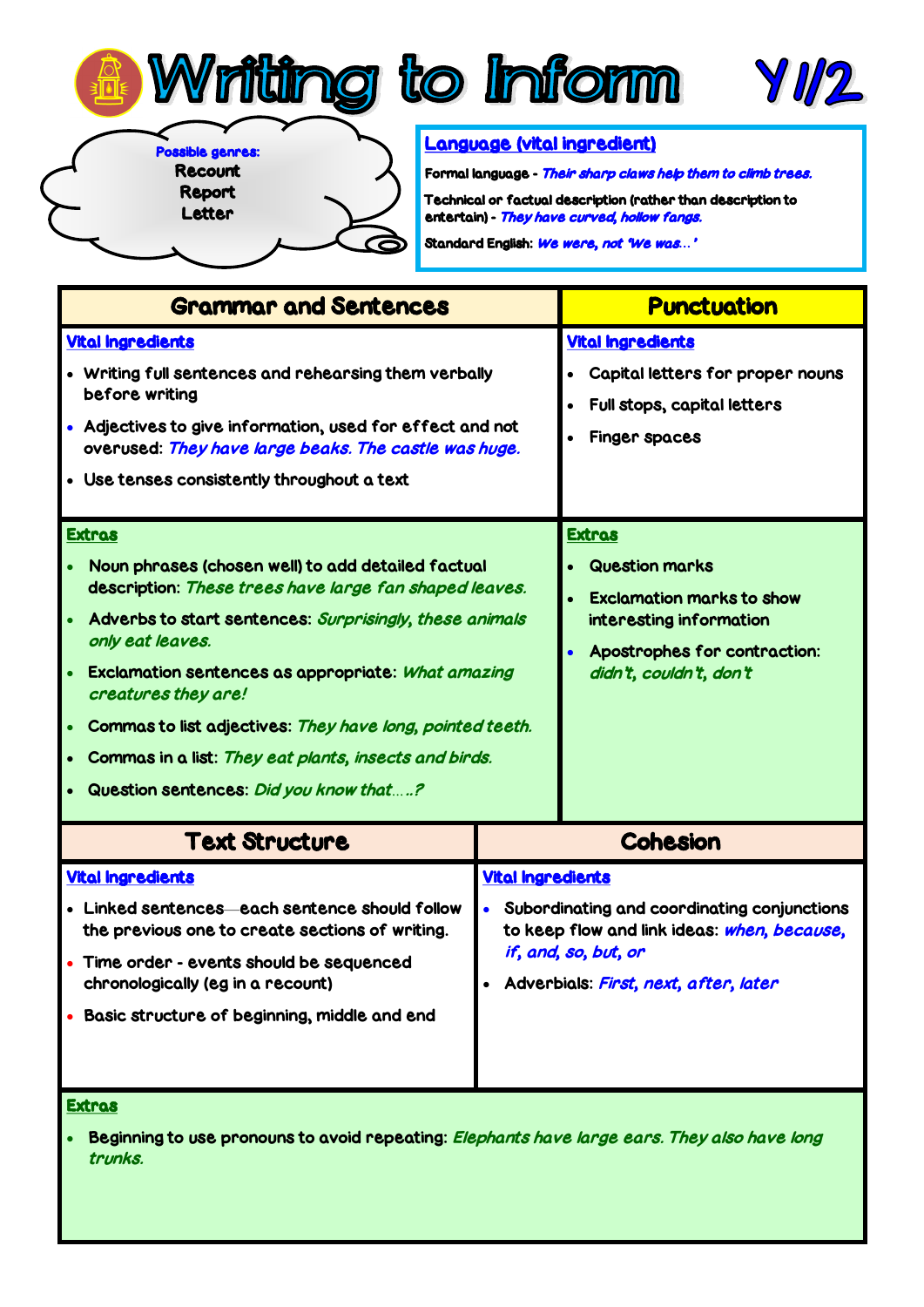





Possible genres:

Newspaper

Recount

Report Biography

Letter Eye witness account

## Language (vital ingredient)

Formal language - Their sharp claws enable them to climb trees.

Technical or factual description (rather than description to entertain) - They use their curved, hollow fangs to assist them.

Standard English: We were, not 'We was*…*'

| <b>Grammar and Sentences</b>                                                                                                                                                                                                                                                                                                                                                                                                                                                                                                                                                                                                                                                                                                                                                                                                          |                          | <b>Punctuation</b>                                                                                                                                                                                                                                                                                                                                                                                                                                      |
|---------------------------------------------------------------------------------------------------------------------------------------------------------------------------------------------------------------------------------------------------------------------------------------------------------------------------------------------------------------------------------------------------------------------------------------------------------------------------------------------------------------------------------------------------------------------------------------------------------------------------------------------------------------------------------------------------------------------------------------------------------------------------------------------------------------------------------------|--------------------------|---------------------------------------------------------------------------------------------------------------------------------------------------------------------------------------------------------------------------------------------------------------------------------------------------------------------------------------------------------------------------------------------------------------------------------------------------------|
| <b>Vital Ingredients</b><br>Factual adjectives to describe: curved claws, sharp<br>beak, large paws<br>Consistent tenses e.g. present tense for report, past<br>tense for recount<br><b>Extras</b><br>Noun phrases (chosen well) to add factual description: They have<br>narrow, curved beaks with serrated edges.<br>Varying sentence openers: Often Usually Once<br>When Unfortunately<br>Use of subordinating conjunctions to extend sentences: although,<br>even though, when, if, as, while, once<br>Fronted adverbials to add detail: In their mouths On<br>occasion<br>Prepositions to give detail: They make their homes beside water.<br>Explore effects of different tense forms: Today we went to<br>Beamish. Today we have been to Beamish.<br>Use of 'a' or 'an' accurately: The hippopotamus is an incredible<br>size. |                          | <b>Vital Ingredients</b><br><b>Basic punctuation . Cap ?!' commas</b><br>in list<br>Capitals for proper nouns<br><b>Extras</b><br>Inverted commas for direct speech<br>Other speech punctuation including<br>new speaker new line, commas inside<br>speech, full stop end of speech<br>sentence.<br>Commas for subordinate clauses and<br>fronted adverbials<br>Apostrophes for possession: Mr<br>Wilson's family have been devastated<br>by his death. |
|                                                                                                                                                                                                                                                                                                                                                                                                                                                                                                                                                                                                                                                                                                                                                                                                                                       |                          |                                                                                                                                                                                                                                                                                                                                                                                                                                                         |
| <b>Vital Ingredients</b><br>· Clear introduction to give key information<br>Clearly structured points with each point having a<br>clear focus<br>Conclusion that summarises the key information given<br>or brings the reader up to date e.g. These majestic<br>creatures are in serious risk of becoming extinct due<br>to                                                                                                                                                                                                                                                                                                                                                                                                                                                                                                           | <b>Vital Ingredients</b> | Adverbials: before, after, soon, next<br>Conjunctions: although, until, when, if, as,<br>because, after, while, before, after                                                                                                                                                                                                                                                                                                                           |

(T

Extras

- Appropriate choice of noun/pronoun within and across sentences to avoid repetition: The brown bear*…*. These aggressive animals*……*. They*…………*...
- Organisational devices e.g. headings, subheadings, fact boxes